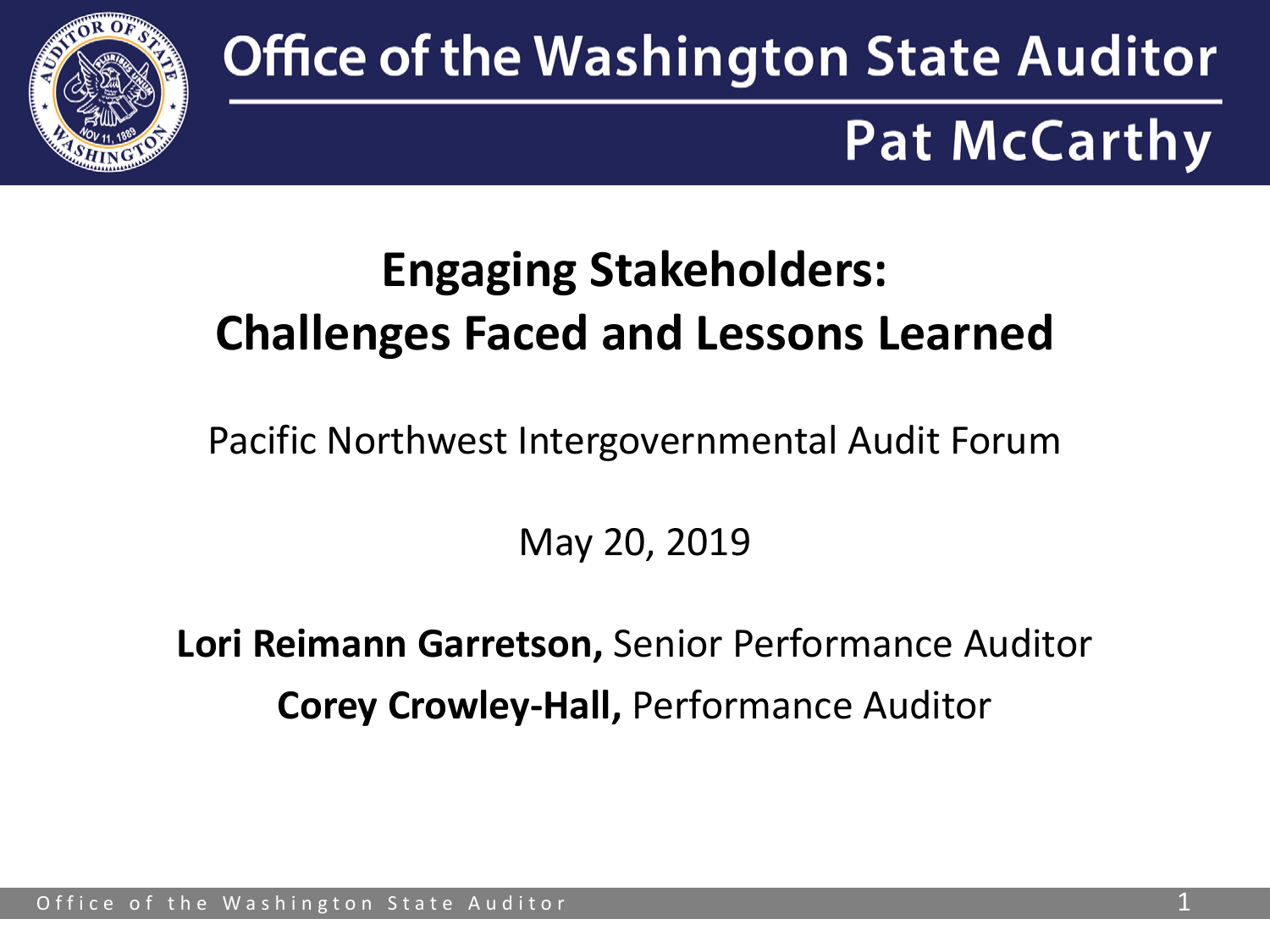### **Today's presentation**

- A brief overview of two audits on notifications to schools and districts of student criminal offenses
- **The many stakeholders engaged throughout the audit**
- Techniques we used to bring everyone together
- **Lessons learned**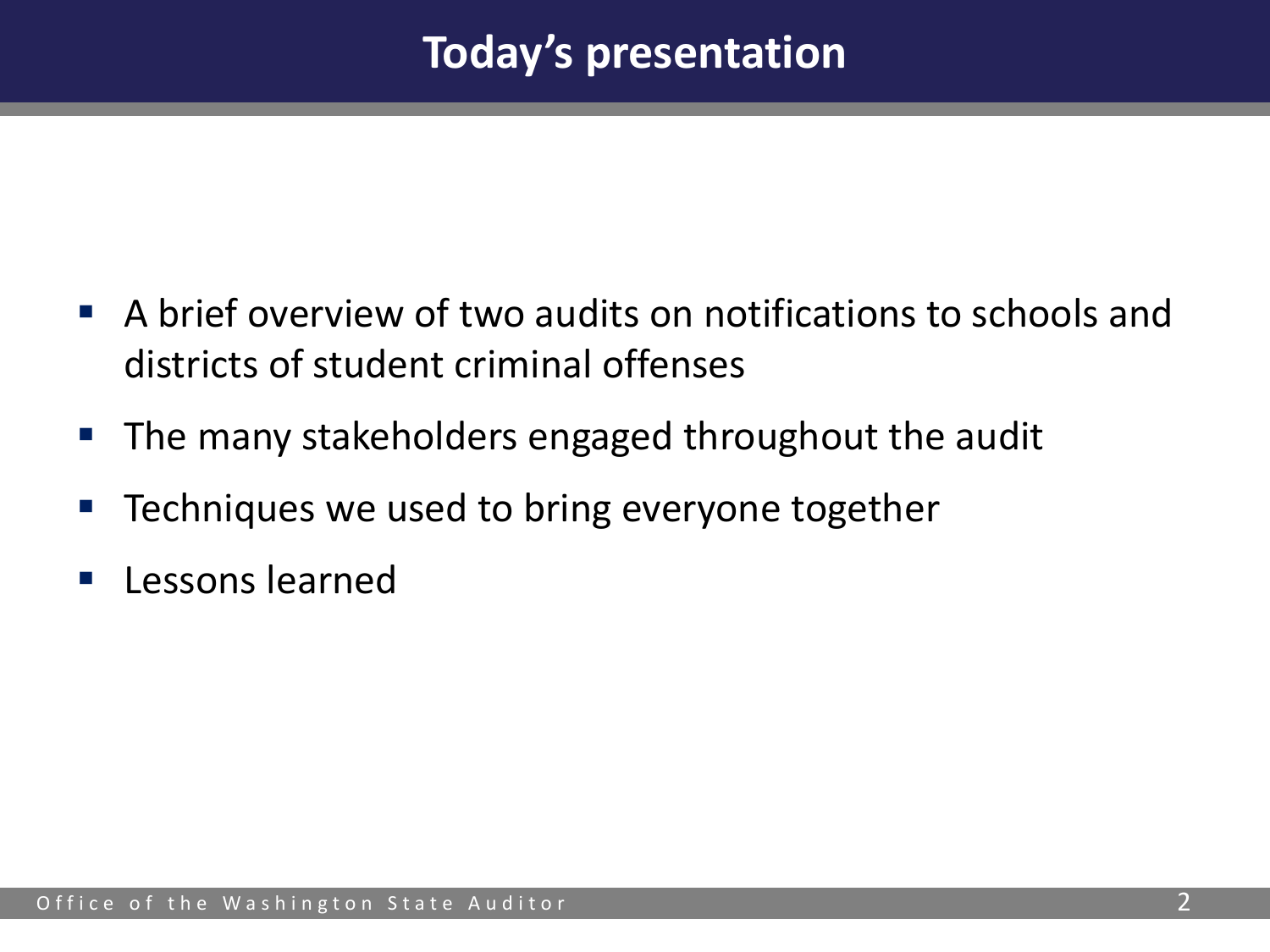#### **Two audits evaluated notification processes**

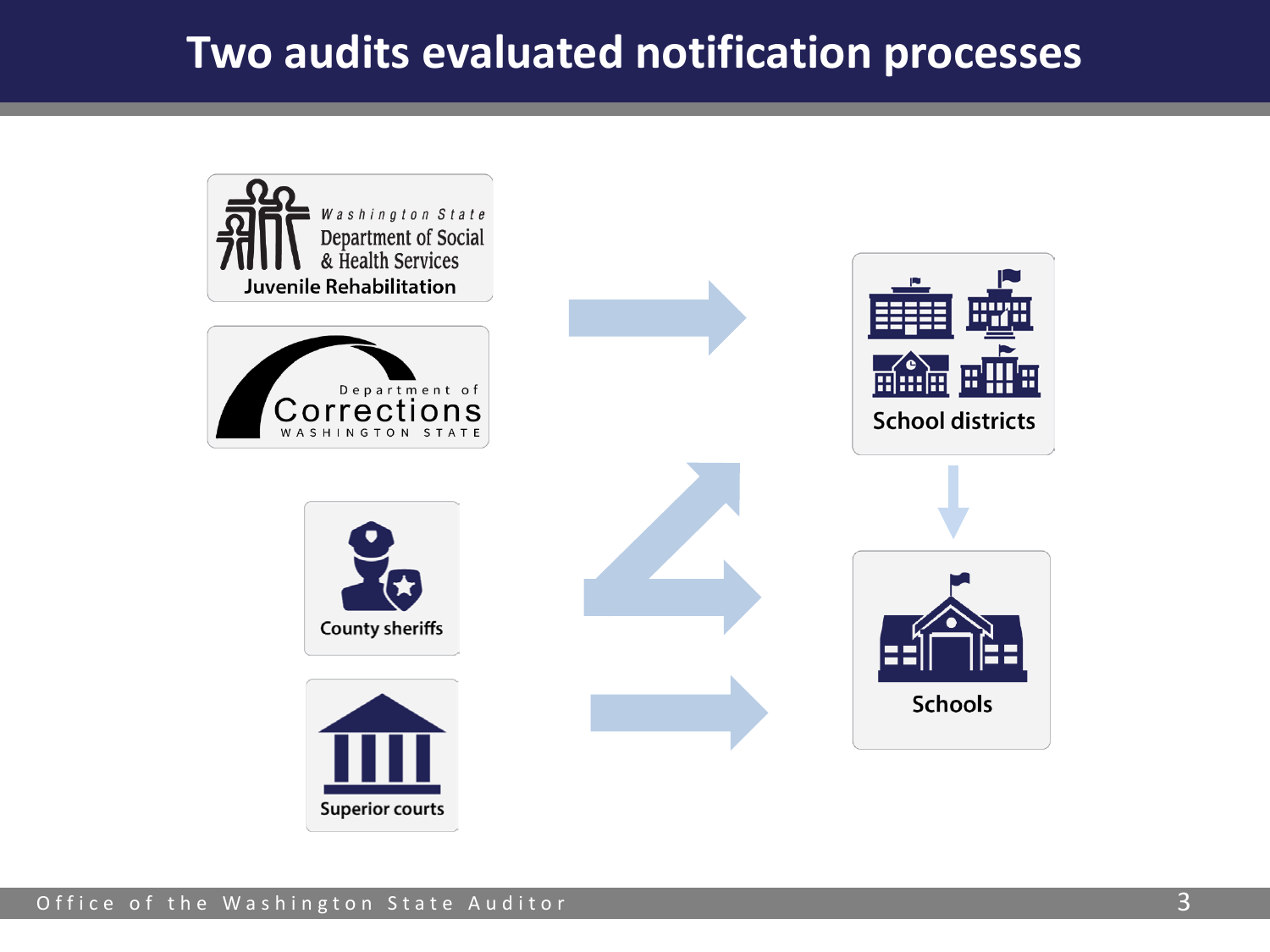#### **Principals must notify each of the student's teachers**

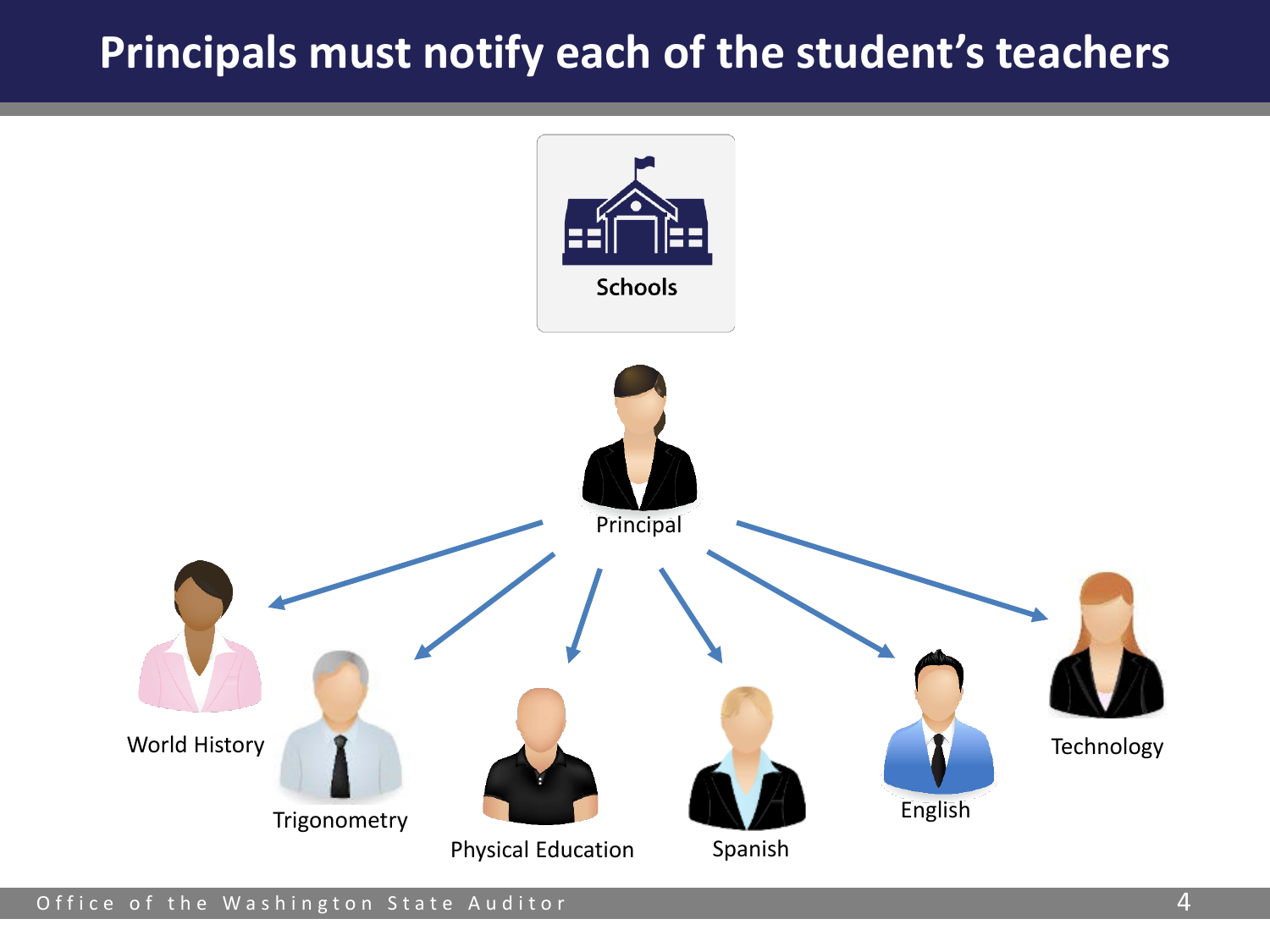#### **Principals must also notify the student's next school**

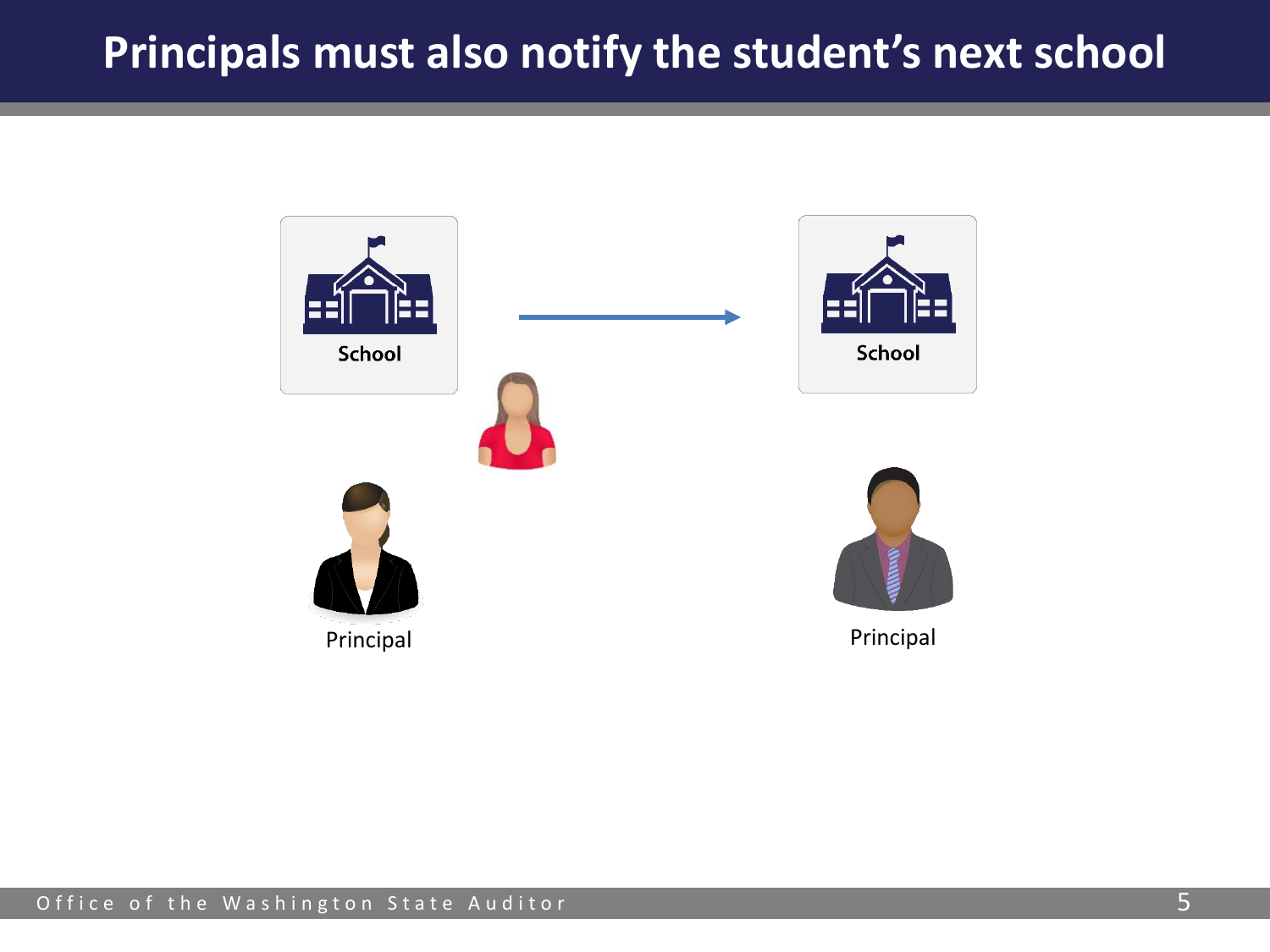### **Notifications not always sent or shared**

#### Audit #1: Sending Notifications **Audit #2: Sharing Notifications** Audit #2: Sharing Notifications

Courts only sent about half, for many others there was no documentation



• **Juvenile Rehabilitation-Missed 4%**

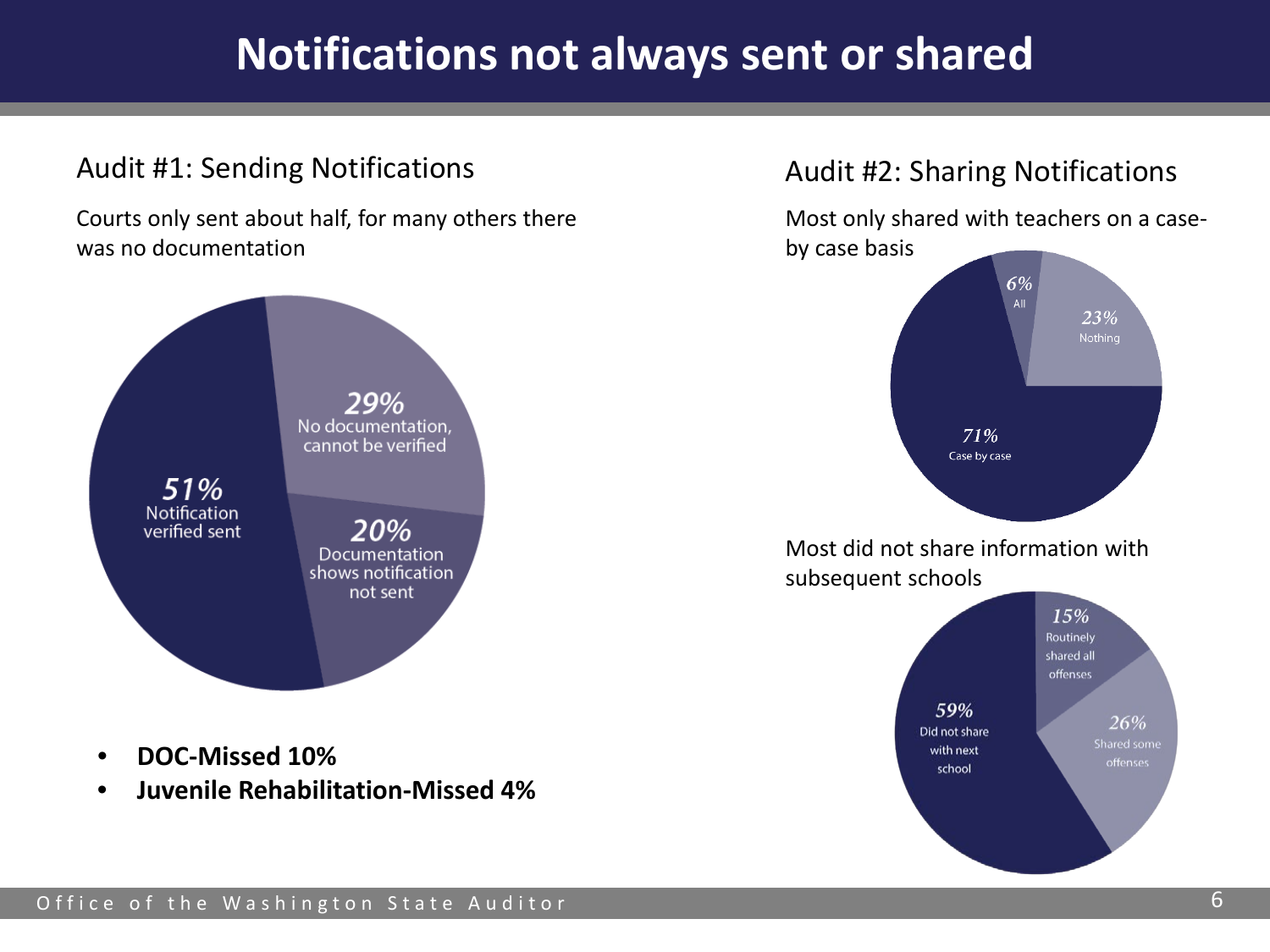#### **Governments, agencies and associations came to the table**

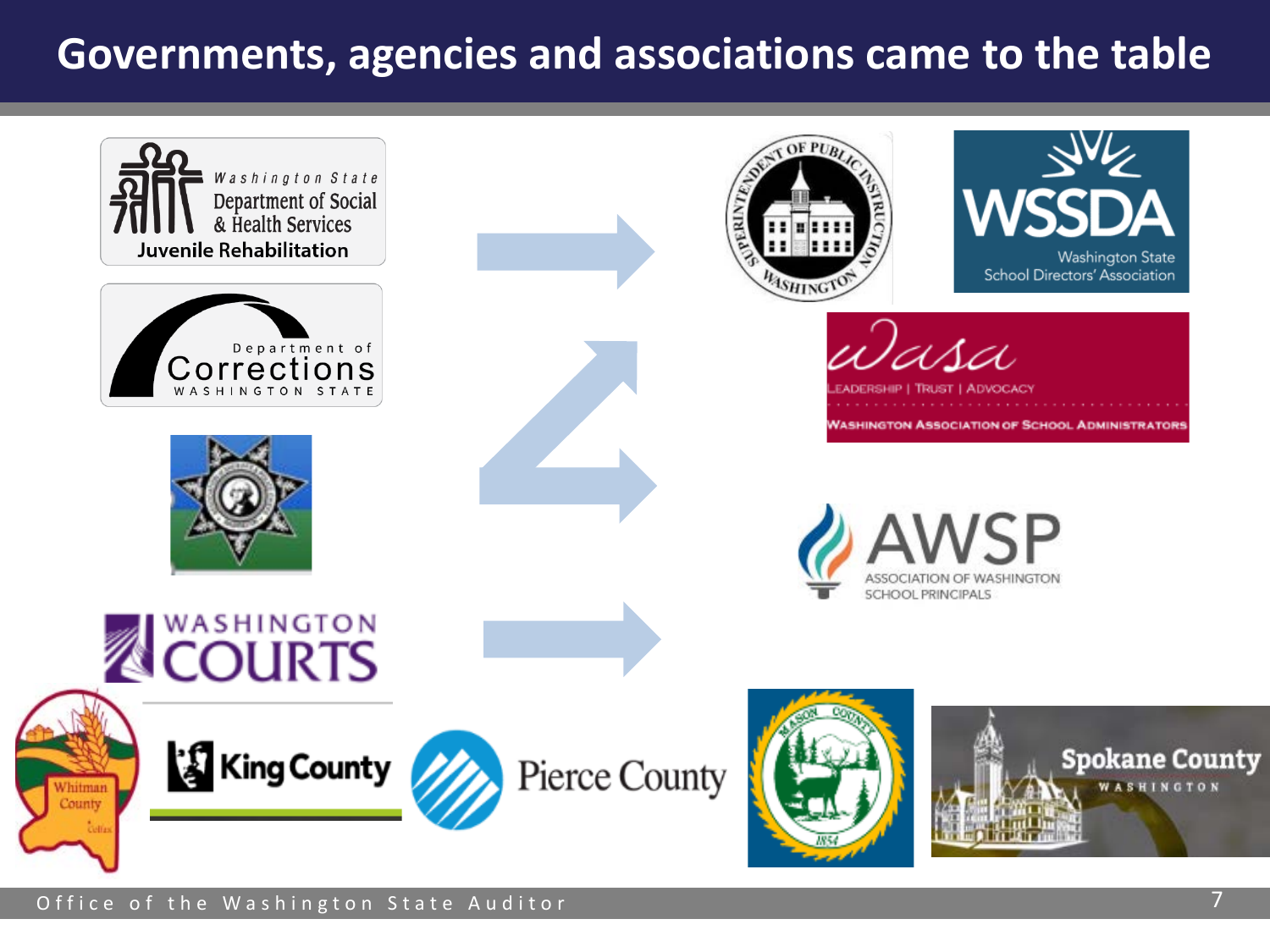#### **Governments, agencies and associations came to the table**

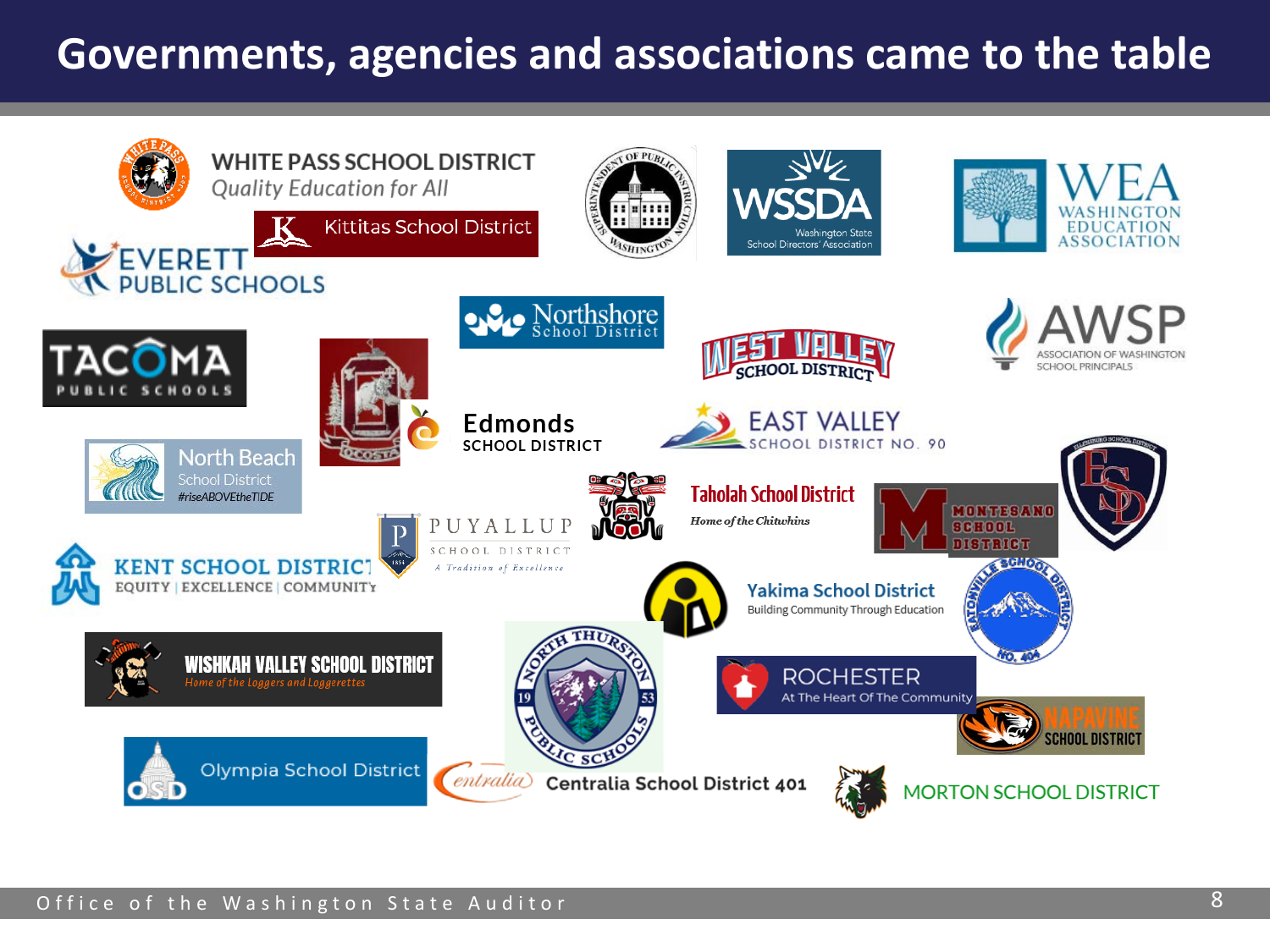- Met apart and then together for discussions, some facilitated by a trained moderator
- Gained permission from each audited group to share findings in front of the others
- **Recommended a legislative workgroup to identify solutions** across governments, agencies and associations
- Held group exit conferences for the school districts (opt-in), with individual exit conferences for those who couldn't make the group exit conferences